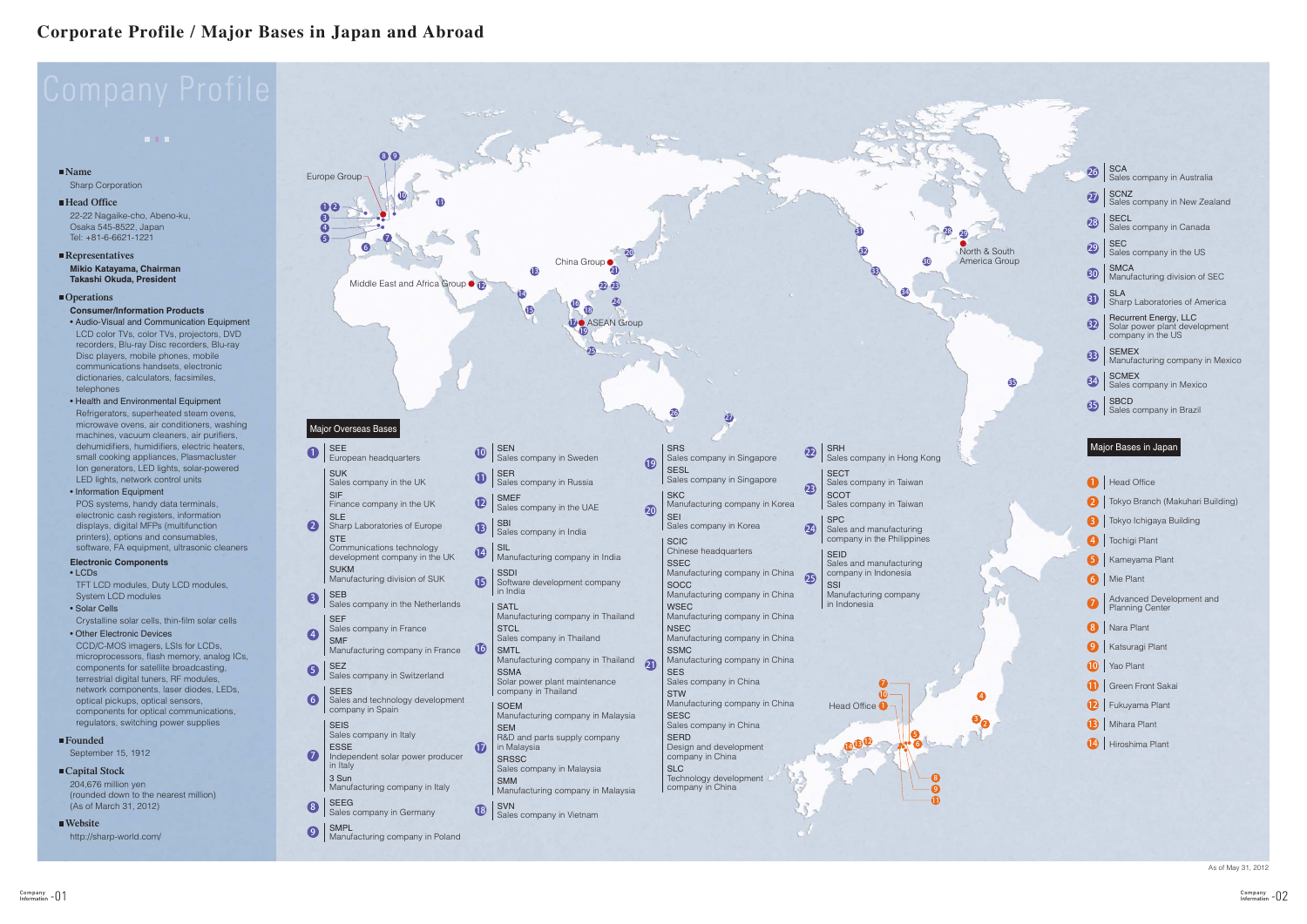## **Major Overseas Bases**



Sales company SEC in the US







Manufacturing company SEMEX in Mexico







Manufacturing company SMPL in Poland Sales company SUK in the UK



Sales company SESC in China





Sales company SEEG in Germany



As of May 31, 2012 \*1 Start of operations \*2 Manufacturing division of SUK \*3 Acquired a local dealer and made it a sales subsidiary in 1990 \*4 Manufacturing division of SEC \*5 Acquired 100% ownership in 2010









Sales and manufacturing company SEID in Indonesia Manufacturing company SATL in Thailand



Sales company SMEF in the UAE Manufacturing company SSEC in China



|                 | Country or Region |              | Company Name                                            | Year Established (registered) | <b>Business Activities</b>       |
|-----------------|-------------------|--------------|---------------------------------------------------------|-------------------------------|----------------------------------|
| $\bf o$         |                   | <b>SEE</b>   | Sharp Electronics (Europe) Limited                      | 2012                          | European headquarters            |
| 0               |                   | <b>SUK</b>   | Sharp Electronics (U.K.) Ltd.                           | 1969                          | Sales                            |
|                 |                   | <b>SIF</b>   | Sharp International Finance (U.K.) PLC                  | 1990                          | Financing                        |
|                 | UK                | <b>SLE</b>   | Sharp Laboratories of Europe, Ltd.                      | 1990                          | R&D                              |
|                 |                   | <b>STE</b>   | Sharp Telecommunications of Europe Ltd.                 | 2001                          | Technology development           |
|                 |                   | <b>SUKM</b>  | Sharp Manufacturing Company of U.K.                     | 1985*1                        | Manufacturing* <sup>2</sup>      |
| ❸               | Netherlands       | <b>SEB</b>   | Sharp Electronics Benelux B.V.                          | 1991                          | Sales                            |
| ❹               |                   | <b>SEF</b>   | Sharp Electronics France S.A.                           | 1971*3                        | Sales                            |
|                 | France            | <b>SMF</b>   | Sharp Manufacturing France S.A.                         | 1989                          | Manufacturing                    |
| ❺               | Switzerland       | <b>SEZ</b>   | Sharp Electronics (Schweiz) AG                          | 1986                          | Sales                            |
| ❺               | Spain             | <b>SEES</b>  | Sharp Electrónica España S.A.                           | 1986                          | Sales, technology development    |
|                 |                   | <b>SEIS</b>  | Sharp Electronics (Italia) S.p.A.                       | 1990                          | Sales                            |
| ❼               | Italy             | <b>ESSE</b>  | Enel Green Power & Sharp Solar Energy S.r.l.            | 2010                          | Independent solar power producer |
|                 |                   | 3Sun         | 3Sun S.r.l.                                             | 2010                          | Manufacturing                    |
| ❸               | Germany           | <b>SEEG</b>  | Sharp Electronics (Europe) GmbH                         | 1968                          | Sales                            |
| $\mathbf 0$     | Poland            | <b>SMPL</b>  | Sharp Manufacturing Poland sp. z o.o.                   | 2006                          | Manufacturing                    |
| ❶               | Sweden            | <b>SEN</b>   | Sharp Electronics (Nordic) AB (SEN)                     | 1979                          | <b>Sales</b>                     |
| $\bf \Phi$      | Russia            | <b>SER</b>   | Sharp Electronics Russia LLC                            | 2007                          | Sales                            |
| ®               | <b>UAE</b>        | <b>SMEF</b>  | Sharp Middle East Free Zone Establishment               | 1997                          | Sales                            |
| $\mathbf{\Phi}$ |                   | <b>SBI</b>   | Sharp Business Systems (India) Ltd.                     | 2000                          | Sales                            |
| $\bf \Phi$      | India             | <b>SIL</b>   | Sharp India Limited                                     | 1989                          | Manufacturing                    |
| $\mathbf{G}$    |                   | <b>SSDI</b>  | Sharp Software Development India Pvt. Ltd.              | 1999                          | Software development             |
|                 |                   | <b>SATL</b>  | Sharp Appliances (Thailand) Ltd.                        | 1987                          | Manufacturing                    |
| ⊕               | Thailand          | <b>STCL</b>  | Sharp Thai Co., Ltd.                                    | 1989                          | Sales                            |
|                 |                   | <b>SMTL</b>  | Sharp Manufacturing (Thailand) Co., Ltd.                | 2005                          | Manufacturing                    |
|                 |                   | <b>SSMA</b>  | Sharp Solar Maintenance Asia Co., Ltd.                  | 2011                          | Solar maintenance                |
|                 |                   | <b>SOEM</b>  | S & O Electronics (Malaysia) Sdn. Bhd.                  | 1974                          | Manufacturing                    |
| ⊕               | Malaysia          | <b>SEM</b>   | Sharp Electronics (Malaysia) Sdn. Bhd.                  | 1995                          | R&D, parts supply                |
|                 |                   | <b>SRSSC</b> | Sharp-Roxy Sales & Service Company (Malaysia) Sdn. Bhd. | 1985                          | Sales                            |
|                 |                   | <b>SMM</b>   | Sharp Manufacturing Corporation (M) Sdn. Bhd.           | 1989                          | Manufacturing                    |
| ®               | Vietnam           | <b>SVN</b>   | Sharp Electronics (Vietnam) Company Limited             | 2009                          | Sales                            |

Sales company SCA in Australia **Manufacturing company SMM in Malaysia** Manufacturing company SOCC in China

|                | Country or Region |              | Company Name                                                      | Year Established (registered) | <b>Business Activities</b> |
|----------------|-------------------|--------------|-------------------------------------------------------------------|-------------------------------|----------------------------|
|                |                   | <b>SRS</b>   | Sharp-Roxy Sales (Singapore) Pte., Ltd.                           | 1986                          | Sales                      |
| $\mathbf \Phi$ | Singapore         | <b>SESL</b>  | Sharp Electronics (Singapore) Pte., Ltd.                          | 1987                          | Sales                      |
| ☎              |                   | <b>SKC</b>   | Sharp Korea Corporation                                           | 1973                          | Manufacturing              |
|                | Korea             | SEI          | Sharp Electronics Incorporated of Korea                           | 1999                          | Sales                      |
|                |                   | <b>SCIC</b>  | Sharp (China) Investment Co., Ltd.                                | 2011                          | Chinese headquarters       |
|                |                   | <b>SSEC</b>  | Shanghai Sharp Electronics Co., Ltd.                              | 1992                          | Manufacturing              |
|                |                   | <b>SOCC</b>  | Sharp Office Equipments (Changshu) Co., Ltd.                      | 1993                          | Manufacturing              |
|                |                   | <b>WSEC</b>  | Wuxi Sharp Electronic Components Co., Ltd.                        | 1994                          | Manufacturing              |
|                |                   | <b>NSEC</b>  | Nanjing Sharp Electronics Co., Ltd.                               | 1996                          | Manufacturing              |
| ⊕              | China             | <b>SSMC</b>  | Shanghai Sharp Mold and Manufacturing Systems Co., Ltd.           | 1997                          | Manufacturing              |
|                |                   | <b>SES</b>   | Sharp Electronics (Shanghai) Co., Ltd.                            | 2000                          | Sales                      |
|                |                   | <b>STW</b>   | Sharp Technical Components (Wuxi) Co., Ltd.                       | 2004                          | Manufacturing              |
|                |                   | <b>SESC</b>  | Sharp Electronics Sales (China) Co., Ltd.                         | 2005                          | Sales                      |
|                |                   | <b>SERD</b>  | Sharp Electronics Research & Development (Nanjing) Co., Ltd.      | 2010                          | Design, development        |
|                |                   | <b>SLC</b>   | Sharp Laboratories of China Co., Ltd.                             | 2011                          | Technology development     |
| ֎              | Hong Kong         | <b>SRH</b>   | Sharp-Roxy (Hong Kong) Ltd.                                       | 1987                          | Sales                      |
| ❸              |                   | <b>SCOT</b>  | Sharp Corporation Taiwan                                          | 1990                          | <b>Sales</b>               |
|                | Taiwan            | <b>SECT</b>  | Sharp Electronic Components (Taiwan) Corporation                  | 1992                          | Sales                      |
| 24             | Philippines       | <b>SPC</b>   | Sharp (Phils.) Corporation                                        | 1982                          | Manufacturing, sales       |
| ⊕              | Indonesia         | <b>SEID</b>  | P.T. Sharp Electronics Indonesia                                  | 1994                          | Manufacturing, sales       |
|                |                   | SSI          | P.T. Sharp Semiconductor Indonesia                                | 1995                          | Manufacturing              |
| $\bullet$      | Australia         | <b>SCA</b>   | Sharp Corporation of Australia Pty. Ltd.                          | 1971                          | Sales                      |
| $\bm{v}$       | New Zealand       | <b>SCNZ</b>  | Sharp Corporation of New Zealand Ltd.                             | 1988                          | <b>Sales</b>               |
| 28             | Canada            | <b>SECL</b>  | Sharp Electronics of Canada Ltd.                                  | 1974                          | Sales                      |
|                |                   | <b>SEC</b>   | <b>Sharp Electronics Corporation</b>                              | 1962                          | Sales                      |
|                | US                | <b>SMCA</b>  | Sharp Manufacturing Company of America                            | 1979*1                        | Manufacturing*4            |
|                |                   | <b>SLA</b>   | Sharp Laboratories of America, Inc.                               | 1995                          | R&D                        |
| 999            |                   |              | Recurrent Energy Recurrent Energy, LLC                            | 2006*5                        | Plant development          |
| 68             | Mexico            | <b>SEMEX</b> | Sharp Electrónica Mexico S.A. de C.V.                             | 1997                          | Manufacturing              |
| $\frac{1}{3}$  |                   | <b>SCMEX</b> | Sharp Corporation Mexico, S.A. de C.V.                            | 2009                          | Sales                      |
| 6              | Brazil            | <b>SBCD</b>  | Sharp Brasil Comércio e Distribuição de Artigos Eletrônicos Ltda. | 2011                          | Sales                      |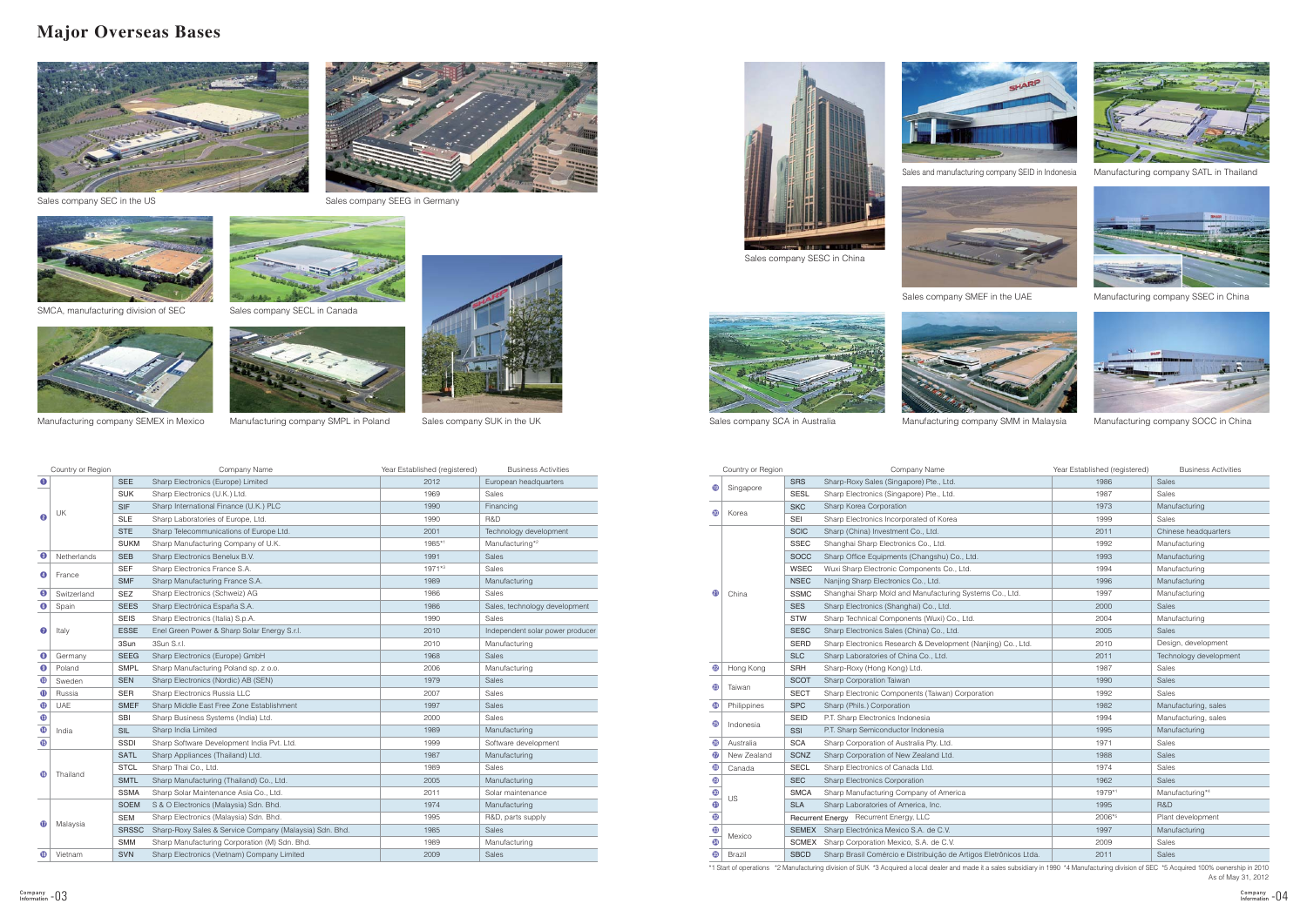## **Major Bases in Japan**

As of May 31, 2012

| Sales of consumer electronics and office equipment                                                                          |
|-----------------------------------------------------------------------------------------------------------------------------|
| Sales of system products, development and sales of software                                                                 |
| Manufacture and sales of molds and manufacturing equipment                                                                  |
| Sales of solar power systems, air conditioning/electrical installation                                                      |
| After-sales service of consumer electronics                                                                                 |
| After-sales service and sales of office equipment, sales of supplies                                                        |
| Manufacture and sales of electronic components                                                                              |
| Sales and import of consumer electronics, office equipment, and electronic components                                       |
| Development of software                                                                                                     |
| Manufacture and sales of electronic components                                                                              |
| R&D and design of parts for electronic components                                                                           |
| Manufacture and sales of electronic components                                                                              |
| Development, manufacture, and sales of LCDs                                                                                 |
| Sales and lease of video conferencing systems                                                                               |
| Development and sales of video conferencing systems and video conferencing software                                         |
| After-sales service of office equipment                                                                                     |
| Operation of e-bookstore service                                                                                            |
| Assembly of electrical equipment, others                                                                                    |
| Consultation and contract work on design, development, implementation, operation, and<br>maintenance of information systems |
| Credit sales and lease of consumer electronics, real estate rental, insurance agency                                        |
| Sales of consumer electronics, office equipment, and solar power systems                                                    |
|                                                                                                                             |

|                       | Site Name                                   | Start of Operations | Address                                                                         | Main Products                                 |
|-----------------------|---------------------------------------------|---------------------|---------------------------------------------------------------------------------|-----------------------------------------------|
|                       | <b>Head Office</b>                          | 1924                | 22-22 Nagaike-cho, Abeno-ku, Osaka 545-8522                                     | $\qquad \qquad -$                             |
| $\boldsymbol{\Omega}$ | Tokyo Branch<br>(Makuhari Building)         | 1992                | 1-9-2 Nakase, Mihama-ku, Chiba-shi, Chiba Prefecture 261-8520                   |                                               |
|                       | Tokyo Ichigaya Building                     | 1974                | 8 Ichigaya-Hachiman-cho, Shinjuku-ku, Tokyo 162-8408                            |                                               |
|                       | Tochigi Plant                               | 1968                | 174 Hayakawa-cho, Yaita-shi, Tochigi Prefecture 329-2193                        | AV equipment                                  |
|                       | Kameyama Plant                              | 2004                | 464 Kohgawa, Shiraki-cho, Kameyama-shi, Mie Prefecture 519-0198                 | LCDs, others                                  |
| G                     | Mie Plant                                   | 1995                | 1177-1 Gosana, Taki-cho, Taki-gun, Mie Prefecture 519-2192                      | <b>LCDs</b>                                   |
| 6                     | Advanced Development<br>and Planning Center | 1970                | 2613-1 Ichinomoto-cho, Tenri-shi, Nara Prefecture 632-8567                      | LCDs, others                                  |
| B                     | Nara Plant                                  | 1959                | 492 Minosho-cho, Yamato-koriyama-shi, Nara Prefecture 639-1186                  | Information equipment, others                 |
|                       | Katsuragi Plant                             | 1981                | 282-1 Hajikami, Katsuragi-shi, Nara Prefecture 639-2198                         | Solar cells, others                           |
| ◍                     | Yao Plant                                   | 1958                | 3-1-72 Kitakamei-cho, Yao-shi, Osaka Prefecture 581-8585                        | Health and environmental<br>equipment, others |
| t                     | Green Front Sakai                           | 2009                | Takumi-cho, Sakai-ku, Sakai-shi, Osaka Prefecture 590-8522                      | LCDs and solar cells                          |
| œ                     | Fukuyama Plant                              | 1985                | Asahi, Daimon-cho, Fukuyama-shi, Hiroshima Prefecture 721-8522                  | Electronic devices                            |
| ®                     | Mihara Plant                                | 2002                | 247 Sojo, Nutanishi-cho, Mihara-shi, Hiroshima Prefecture 729-0474              | Electronic devices                            |
|                       | Hiroshima Plant                             | 1967                | 2-13-1 Hachihonmatsu-lida, Higashi-hiroshima-shi, Hiroshima Prefecture 739-0192 | Communication equipment                       |



| Major Affiliated Companies                  | Year Established<br>(registered) | Location            |
|---------------------------------------------|----------------------------------|---------------------|
| Sharp Electronics Marketing Corporation     | 1948                             | Abeno-ku, Osaka     |
| Sharp System Products Co., Ltd.             | 1969                             | Mihama-ku, Chiba    |
| Sharp Manufacturing Systems Corporation     | 1970                             | Yao, Osaka          |
| <b>Sharp Amenity Systems Corporation</b>    | 1968                             | Hirano-ku, Osaka    |
| Sharp-Engineering Corporation               | 1962                             | Hirano-ku, Osaka    |
| <b>Sharp Document Systems Corporation</b>   | 1977                             | Mihama-ku, Chiba    |
| Sharp Niigata Electronics Corporation       | 1970                             | Minami-ku, Niigata  |
| <b>Sharp Trading Corporation</b>            | 1985                             | Abeno-ku, Osaka     |
| Sharp Business Computer Software Inc.       | 1979                             | Sumida-ku, Tokyo    |
| Sharp Yonago Corporation                    | 2005                             | Yonago, Tottori     |
| SD Future Technology Co., Ltd.              | 2006                             | Kameyama, Mie       |
| Sharp Mie Corporation                       | 1991                             | Tsu, Mie            |
| <b>Sharp Display Products Corporation</b>   | 2009                             | Sakai, Osaka        |
| Deep Solutions Corporation                  | 2010                             | Minato-ku, Tokyo    |
| Deep Global Labs Corporation                | 2010                             | Shinagawa-ku, Tokyo |
| Sharp Support & Service Corporation         | 2010                             | Mihama-ku, Chiba    |
| Galapagos Networks Co., Ltd.                | 2010                             | Minato-ku, Tokyo    |
| Sharp Tokusen Industry Co.                  | 1982                             | Abeno-ku, Osaka     |
| SI Solutions Co., Ltd.                      | 2001                             | Abeno-ku, Osaka     |
| <b>Sharp Finance Corporation</b>            | 1982                             | Abeno-ku, Osaka     |
| Sharp Electronics Sales Okinawa Corporation | 1967                             | Naha, Okinawa       |











Nara Plant (Yamato-koriyama, Nara) Katsuragi Plant (Katsuragi, Nara) Yao Plant (Yao, Osaka)



Head Office (Abeno-ku, Osaka)













Fukuyama Plant (Fukuyama, Hiroshima) Mihara Plant (Mihara, Hiroshima) Hiroshima Plant (Higashi-hiroshima, Hiroshima)

#### Main Business Activities



Advanced Development and Planning Center (Tenri, Nara)





(Shinjuku-ku, Tokyo)



(Mihama-ku, Chiba)

Green Front Sakai (Sakai, Osaka) Tokyo Ichigaya Building The area within the dashed lines and the rooftop solar panels are conceptual renderings showing the appearance when finally completed.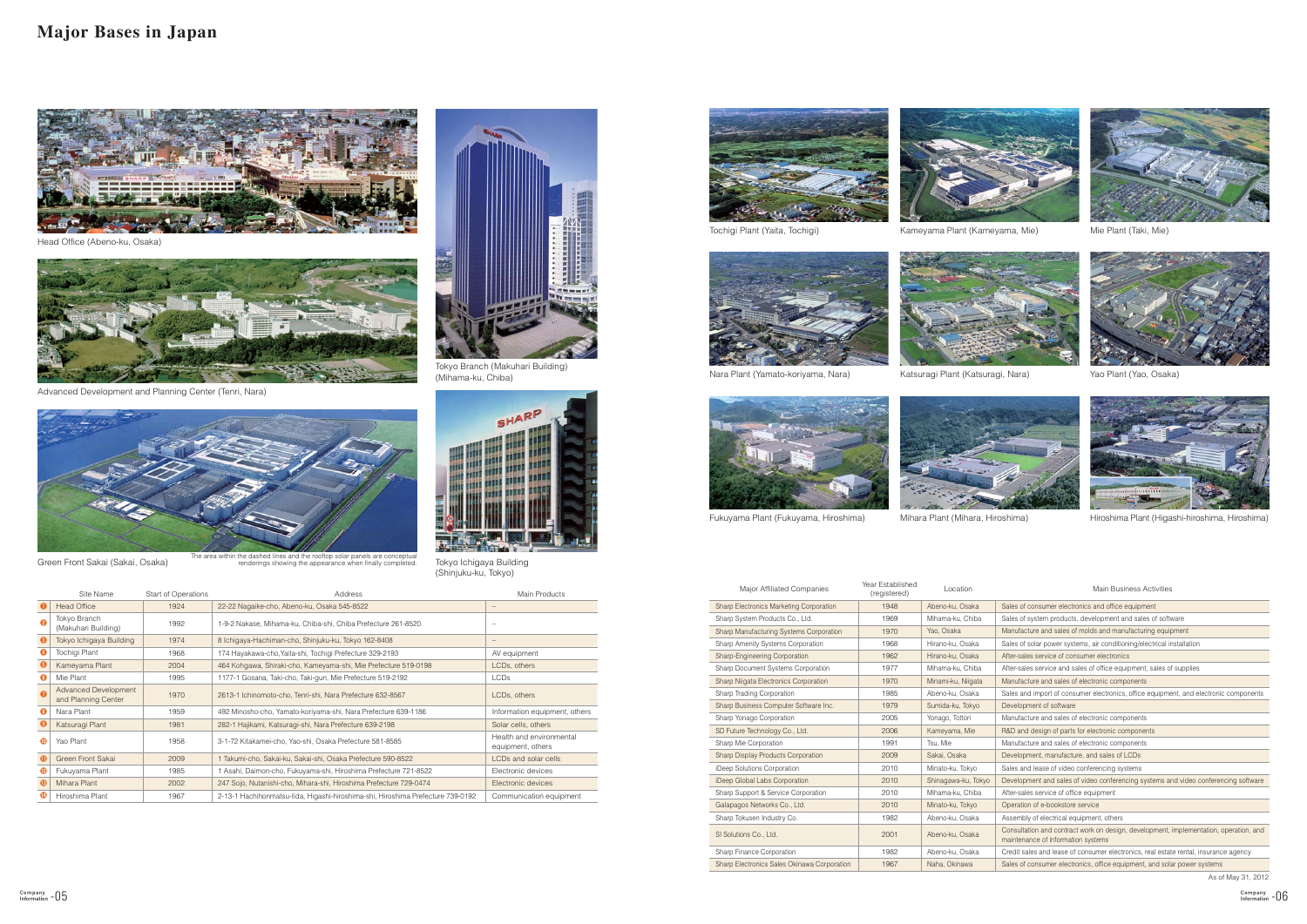# **Changes in Capital, Business Performance, and Number of Employees (1)**

| <b>Fiscal</b><br>Term | Fiscal<br>Year | Accounting<br>Period<br>(year/month) | Capital<br>(million yen) | <b>Net Sales</b><br>(million yen) | Export<br>Rate<br>(% )           | Operating<br>Income<br>(million yen) | Profit<br>Ratio<br>(% ) | Profit before<br>Tax<br>(million yen) | Profit<br>Ratio<br>(% )  | Net Income<br>(million yen) | Profit<br>Ratio<br>(% ) | No. of<br><b>Employees</b><br>(persons) |
|-----------------------|----------------|--------------------------------------|--------------------------|-----------------------------------|----------------------------------|--------------------------------------|-------------------------|---------------------------------------|--------------------------|-----------------------------|-------------------------|-----------------------------------------|
| 39                    | 1953           | $53/10 - 54/3$                       | 120                      | 897                               | $\overbrace{\phantom{12322111}}$ | 156                                  | 17.4                    | —                                     |                          | 147                         | 16.4                    | 929                                     |
| 40                    | 1954           | $54/4 - 54/9$                        | 120                      | 839                               | 0.9                              | 127                                  | 15.1                    | —                                     |                          | 123                         | 14.7                    | 864                                     |
| 41                    | 1954           | 54/10-55/3                           | 120                      | 1,134                             | 1.3                              | 185                                  | 16.3                    | $\overline{\phantom{0}}$              | $\overline{\phantom{0}}$ | 168                         | 14.8                    | 1,346                                   |
| 42                    | 1955           | $55/4 - 55/9$                        | 250                      | 1,609                             | 2.9                              | 293                                  | 18.2                    | —                                     | $\overline{\phantom{0}}$ | 280                         | 17.4                    | 1,392                                   |
| 43                    | 1955           | $55/10 - 56/3$                       | 250                      | 2,185                             | 1.4                              | 349                                  | 16.0                    |                                       |                          | 330                         | 15.1                    | 1,681                                   |
| 44                    | 1956           | $56/4 - 56/9$                        | 250                      | 2,160                             | 2.2                              | 315                                  | 14.6                    | —                                     |                          | 310                         | 14.4                    | 1,958                                   |
| 45                    | 1956           | $56/10 - 57/3$                       | 500                      | 2,699                             | 3.3                              | 331                                  | 12.3                    | —                                     |                          | 317                         | 11.7                    | 2,503                                   |
| 46                    | 1957           | $57/4 - 57/9$                        | 500                      | 3,288                             | 2.9                              | 361                                  | 11.0                    | —                                     |                          | 355                         | 10.8                    | 2,312                                   |
| 47                    | 1957           | $57/10 - 58/3$                       | 1,000                    | 3,415                             | 7.7                              | 381                                  | 11.2                    | —                                     |                          | 360                         | 10.5                    | 2,613                                   |
| 48                    | 1958           | $58/4 - 58/9$                        | 1,000                    | 4,438                             | 13.6                             | 565                                  | 12.7                    | —                                     |                          | 557                         | 12.6                    | 2,973                                   |
| 49                    | 1958           | $58/10 - 59/3$                       | 1,000                    | 8,286                             | 10.3                             | 1,417                                | 17.1                    | $\overline{\phantom{0}}$              |                          | 1,399                       | 16.9                    | 3,947                                   |
| 50                    | 1959           | $59/4 - 59/9$                        | 2,000                    | 9,772                             | 14.3                             | 1,506                                | 15.4                    | —                                     | $\qquad \qquad -$        | 1,433                       | 14.7                    | 5,165                                   |
| 51                    | 1959           | $59/10 - 60/3$                       | 2,000                    | 10,150                            | 12.8                             | 1,274                                | 12.6                    | —                                     |                          | 1,268                       | 12.5                    | 4,457                                   |
| 52                    | 1960           | $60/4 - 60/9$                        | 2,000                    | 10,273                            | 15.8                             | 1,180                                | 11.5                    | —                                     |                          | 1,212                       | 11.8                    | 5,276                                   |
| 53                    | 1960           | $60/10 - 61/3$                       | 2,000                    | 10,824                            | 15.2                             | 1,315                                | 12.1                    | -                                     |                          | 1,239                       | 11.4                    | 6,111                                   |
| 54                    | 1961           | $61/4 - 61/9$                        | 4,000                    | 12,000                            | 14.7                             | 1,363                                | 11.4                    | —                                     |                          | 1,327                       | 11.1                    | 6,092                                   |
| 55                    | 1961           | $61/10 - 62/3$                       | 4,000                    | 13,333                            | 14.6                             | 1,429                                | 10.7                    | —                                     | —                        | 1,403                       | 10.5                    | 7,005                                   |
| 56                    | 1962           | $62/4 - 62/9$                        | 4,000                    | 15,214                            | 16.3                             | 1,455                                | 9.6                     | —                                     | $\qquad \qquad -$        | 1,402                       | 9.2                     | 6,932                                   |
| 57                    | 1962           | $62/10 - 63/3$                       | 6,000                    | 16,253                            | 18.8                             | 1,507                                | 9.3                     | —                                     | —                        | 1,420                       | 8.7                     | 7,505                                   |
| 58                    | 1963           | $63/4 - 63/9$                        | 6,000                    | 16,908                            | 18.6                             | 1,600                                | 9.5                     | —                                     | —                        | 1,473                       | 8.7                     | 7,167                                   |
| 59                    | 1963           | $63/10 - 64/3$                       | 6,000                    | 17,341                            | 17.4                             | 1,088                                | 6.3                     | 930                                   | 5.4                      | 600                         | 3.5                     | 8,097                                   |
| 60                    | 1964           | $64/4 - 64/9$                        | 6,000                    | 15,039                            | 19.7                             | 698                                  | 4.6                     | 526                                   | 3.5                      | 401                         | 2.7                     | 7,136                                   |
| 61                    | 1964           | $64/10 - 65/3$                       | 6,000                    | 15,171                            | 22.4                             | 795                                  | 5.2                     | 543                                   | 3.6                      | 403                         | 2.7                     | 6,591                                   |
| 62                    | 1965           | $65/4 - 65/9$                        | 6,000                    | 14,238                            | 24.1                             | 812                                  | 5.7                     | 550                                   | 3.9                      | 405                         | 2.8                     | 6,062                                   |
| 63                    | 1965           | $65/10 - 66/3$                       | 6,000                    | 15,013                            | 26.9                             | 1,145                                | 7.6                     | 781                                   | 5.2                      | 501                         | 3.3                     | 6,593                                   |
| 64                    | 1966           | $66/4 - 66/9$                        | 6,000                    | 19,156                            | 38.9                             | 1,426                                | 7.4                     | 1,088                                 | 5.7                      | 668                         | 3.5                     | 6,922                                   |
| 65                    | 1966           | $66/10 - 67/3$                       | 6,000                    | 22,928                            | 35.1                             | 1,945                                | 8.5                     | 1,716                                 | 7.5                      | 1,066                       | 4.6                     | 8,213                                   |
| 66                    | 1967           | $67/4 - 67/9$                        | 6,000                    | 26,596                            | 28.9                             | 2,681                                | 10.1                    | 2,472                                 | 9.3                      | 1,517                       | 5.7                     | 8,325                                   |
| 67                    | 1967           | $67/10 - 68/3$                       | 10,000                   | 30,268                            | 27.3                             | 3,268                                | 10.8                    | 2,728                                 | 9.0                      | 1,708                       | 5.6                     | 10,724                                  |
| 68                    | 1968           | $68/4 - 68/9$                        | 10,000                   | 41,617                            | 36.6                             | 4,521                                | 10.9                    | 3,409                                 | 8.2                      | 2,189                       | 5.3                     | 11,653                                  |
| 69                    | 1968           | $68/10 - 69/3$                       | 10,000                   | 46,753                            | 39.2                             | 4,726                                | 10.1                    | 3,752                                 | 8.0                      | 2,352                       | 5.0                     | 13,923                                  |
| 70                    | 1969           | $69/4 - 69/9$                        | 10,500                   | 57,197                            | 41.3                             | 5,537                                | 9.7                     | 3,915                                 | 6.8                      | 2,550                       | 4.5                     | 13,907                                  |
| 71                    | 1969           | $69/10 - 70/3$                       | 10,500                   | 63,624                            | 34.2                             | 6,091                                | 9.6                     | 4,311                                 | 6.8                      | 2,721                       | 4.3                     | 15,442                                  |
| 72                    | 1970           | $70/4 - 70/9$                        | 10,500                   | 75,924                            | 42.9                             | 7,166                                | 9.4                     | 5,269                                 | 6.9                      | 3,169                       | 4.2                     | 14,931                                  |
| 73                    | 1970           | $70/10 - 71/3$                       | 10,500                   | 73,170                            | 42.6                             | 6,815                                | 9.3                     | 4,861                                 | 6.6                      | 2,961                       | 4.0                     | 13,623                                  |
| 74                    | 1971           | $71/4 - 71/9$                        | 11,552                   | 70,151                            | 50.8                             | 4,304                                | 6.1                     | 2,621                                 | 3.7                      | 1,826                       | 2.6                     | 13,834                                  |
| 75                    | 1971           | $71/10 - 72/3$                       | 11,552                   | 63,923                            | 39.6                             | 2,580                                | 4.0                     | 1,424                                 | 2.2                      | 1,054                       | 1.6                     | 12,744                                  |
| 76                    | 1972           | $72/4 - 72/9$                        | 11,552                   | 70,948                            | 42.5                             | 2,550                                | 3.6                     | 1,802                                 | 2.5                      | 1,272                       | 1.8                     | 12,096                                  |
| 77                    | 1972           | $72/10 - 73/3$                       | 11,552                   | 72,856                            | 41.8                             | 2,459                                | 3.4                     | 1,902                                 | 2.6                      | 1,307                       | 1.8                     | 11,604                                  |
| 78                    | 1973           | $73/4 - 73/9$                        | 11,552                   | 76,847                            | 39.9                             | 2,876                                | 3.7                     | 2,427                                 | 3.2                      | 1,652                       | 2.1                     | 11,285                                  |
| 79                    | 1973           | $73/10 - 74/3$                       | 11,767                   | 87,519                            | 38.7                             | 3,417                                | 3.9                     | 2,600                                 | 3.0                      | 1,660                       | 1.9                     | 11,307                                  |

| Fiscal<br>Term | Fiscal<br>Year | Accounting<br>Period<br>(year/month) | Capital<br>(thousand yen) | <b>Gross Profit</b><br>(thousand yen) | Operating<br>Income<br>(thousand yen) | Profit<br>Ratio<br>(% )  | Profit before<br><b>Tax</b><br>(thousand yen) | Profit<br>Ratio<br>(% )           | Net Income<br>(thousand yen) | Profit<br>Ratio<br>(% ) | No. of<br><b>Employees</b><br>(persons) |
|----------------|----------------|--------------------------------------|---------------------------|---------------------------------------|---------------------------------------|--------------------------|-----------------------------------------------|-----------------------------------|------------------------------|-------------------------|-----------------------------------------|
| $\mathbf{1}$   | 1935           | $35/5 - 35/5$                        | 500                       | 168                                   | $\overline{\phantom{0}}$              | $\overline{\phantom{m}}$ | $\overline{\phantom{0}}$                      | $\overline{\phantom{m}}$          | 2                            | 1.2                     | $\qquad \qquad -$                       |
| 2              | 1935           | $35/6 - 35/11$                       | 500                       | 699                                   | $\overline{\phantom{0}}$              | $\qquad \qquad -$        | $\overline{\phantom{0}}$                      | $\overline{\phantom{m}}$          | 14                           | 2.0                     | $\qquad \qquad -$                       |
| 3              | 1936           | $35/12 - 36/5$                       | 500                       | 1,653                                 |                                       | $\qquad \qquad -$        |                                               |                                   | 14                           | 0.8                     | $\qquad \qquad -$                       |
| $\overline{4}$ | 1936           | $36/6 - 36/11$                       | 500                       | 1,429                                 | $\overline{\phantom{m}}$              | $\qquad \qquad -$        |                                               | $\overline{\phantom{m}}$          | 1                            | 0.1                     | $\qquad \qquad -$                       |
| 5              | 1937           | $36/12 - 37/5$                       | 700                       | 1,812                                 | $\qquad \qquad -$                     | $\qquad \qquad -$        |                                               | $\overline{\phantom{m}}$          | 20                           | 1.1                     | $\qquad \qquad -$                       |
| 6              | 1937           | $37/6 - 37/11$                       | 700                       | 2,133                                 | $\overline{\phantom{m}}$              | $\qquad \qquad -$        |                                               | $\qquad \qquad -$                 | 35                           | 1.6                     | $\qquad \qquad -$                       |
| $\overline{7}$ | 1938           | $37/12 - 38/5$                       | 700                       | 2,191                                 |                                       | $\qquad \qquad -$        |                                               | $\overline{\phantom{m}}$          | 25                           | 1.1                     | $\qquad \qquad -$                       |
| 8              | 1938           | $38/6 - 38/11$                       | 700                       | 2,449                                 |                                       |                          |                                               | $\qquad \qquad -$                 | 36                           | 1.5                     | $\qquad \qquad -$                       |
| 9              | 1939           | $38/12 - 39/5$                       | 700                       | 3,593                                 |                                       | $\overline{\phantom{m}}$ |                                               | $\overline{\phantom{m}}$          | 40                           | 1.1                     | $\overline{\phantom{m}}$                |
| 10             | 1939           | $39/6 - 39/11$                       | 700                       | 4,779                                 |                                       | $\qquad \qquad -$        | $\overline{\phantom{0}}$                      | $\overline{\phantom{m}}$          | 51                           | 1.1                     | $\qquad \qquad -$                       |
| 11             | 1940           | $39/12 - 40/5$                       | 700                       | 4,776                                 |                                       | $\qquad \qquad$          |                                               | $\overbrace{\phantom{123221111}}$ | 55                           | 1.2                     |                                         |
| 12             | 1940           | $40/6 - 40/11$                       | 1,000                     | 5,535                                 | $\overline{\phantom{m}}$              | $\qquad \qquad -$        |                                               | $\overline{\phantom{m}}$          | 57                           | 1.0                     | $\qquad \qquad -$                       |
| 13             | 1941           | $40/12 - 41/5$                       | 1,000                     | 6,049                                 | $\overbrace{\phantom{123221111}}$     | $\qquad \qquad$          |                                               | $\overline{\phantom{m}}$          | 75                           | 1.2                     | $\qquad \qquad -$                       |
| 14             | 1941           | $41/6 - 41/11$                       | 1,000                     | 6,220                                 | $\qquad \qquad -$                     | $\qquad \qquad -$        |                                               | $\overline{\phantom{0}}$          | 136                          | 2.2                     | $\qquad \qquad -$                       |
| 15             | 1942           | $41/12 - 42/5$                       | 1,000                     | 6,886                                 | $\overline{\phantom{m}}$              | $\overline{\phantom{m}}$ |                                               | $\overline{\phantom{m}}$          | 100                          | 1.5                     | $\qquad \qquad -$                       |
| 16             | 1942           | $42/6 - 42/11$                       | 1,000                     | 6,948                                 | $\overline{\phantom{m}}$              | $\qquad \qquad -$        |                                               | $\overline{\phantom{0}}$          | 100                          | 1.4                     | $\qquad \qquad -$                       |
| 17             | 1943           | $42/12 - 43/5$                       | 1,000                     | 6,978                                 |                                       | $\qquad \qquad -$        |                                               | $\overline{\phantom{m}}$          | 82                           | 1.2                     | $\qquad \qquad -$                       |
| 18             | 1943           | $43/6 - 43/10$                       | 3,000                     | 3,983                                 |                                       |                          |                                               | $\overline{\phantom{m}}$          | 246                          | 6.2                     | $\overline{\phantom{m}}$                |
| 19             | 1943           | $43/11 - 44/3$                       | 3,000                     | 5,406                                 |                                       | $\qquad \qquad -$        |                                               | $\qquad \qquad -$                 | 611                          | 11.3                    | $\qquad \qquad -$                       |
| 20             | 1944           | $44/4 - 44/9$                        | 7,500                     | 11,013                                |                                       | $\overline{\phantom{m}}$ |                                               | $\overline{\phantom{m}}$          | 1,225                        | 11.1                    | $\qquad \qquad -$                       |
| 21             | 1944           | $44/10 - 45/3$                       | 7,500                     | 13,877                                |                                       |                          |                                               | $\overline{\phantom{m}}$          | 2,087                        | 15.0                    | $\qquad \qquad -$                       |
| 22-23          | 1945           | $45/4 - 46/3$                        | 8,300                     | 35,754                                | $\qquad \qquad -$                     | $\qquad \qquad -$        | —                                             | $\overline{\phantom{m}}$          | 830                          | 2.3                     | $\qquad \qquad -$                       |
| 24             | 1946           | $46/4 - 46/8$                        | 8,300                     | 23,149                                | $\overline{\phantom{m}}$              | $\qquad \qquad -$        | $\overline{\phantom{0}}$                      | $\qquad \qquad -$                 | 687                          | 3.0                     | $\overline{\phantom{m}}$                |
| Fiscal<br>Term | Fiscal<br>Year | Accounting<br>Period<br>(year/month) | Capital<br>(million yen)  | <b>Gross Profit</b><br>(million yen)  | Operating<br>Income<br>(million yen)  | Profit<br>Ratio<br>(% )  | Profit before<br>Tax<br>(million yen)         | Profit<br>Ratio<br>(% )           | Net Income<br>(million yen)  | Profit<br>Ratio<br>(% ) | No. of<br><b>Employees</b><br>(persons) |
| 25-28          | 1946-48        | $46/8 - 48/12$                       | 30                        | 782                                   | $\qquad \qquad -$                     | $\qquad \qquad -$        | —                                             | $\qquad \qquad -$                 | 15                           | 1.9                     | $\overline{\phantom{0}}$                |
| 29             | 1948           | $48/12 - 49/3$                       | 30                        | 252                                   | $\overline{\phantom{m}}$              | $\qquad \qquad -$        | $\qquad \qquad -$                             | $\overline{\phantom{m}}$          | 3                            | 1.2                     | $\overline{\phantom{m}}$                |
| 30             | 1949           | $49/4 - 49/9$                        | 30                        | 390                                   | $\overline{\phantom{m}}$              | $\qquad \qquad -$        | —                                             | $\qquad \qquad -$                 | 7                            | 1.8                     | 678                                     |
| 31             | 1949           | $49/10 - 50/3$                       | 30                        | 279                                   | $\overline{\phantom{m}}$              | $\qquad \qquad -$        | $\qquad \qquad -$                             | $\overline{\phantom{m}}$          | $-4$                         | $-1.4$                  | $\overline{\phantom{m}}$                |
| 32             | 1950           | $50/4 - 50/9$                        | 30                        | 219                                   | $\overline{\phantom{m}}$              | $\qquad \qquad -$        | —                                             | $\qquad \qquad -$                 | $-29$                        | $-13.2$                 | 355                                     |
| 33             | 1950           | $50/10 - 51/3$                       | 30                        | 327                                   | $\overline{\phantom{m}}$              | $\qquad \qquad -$        | $\qquad \qquad -$                             | $\overline{\phantom{m}}$          | 3                            | 0.9                     | 348                                     |
| 34             | 1951           | $51/4 - 51/9$                        | 30                        | 522                                   | $\overline{\phantom{m}}$              | $\qquad \qquad -$        | $\qquad \qquad -$                             | $\qquad \qquad -$                 | 13                           | 2.5                     | 482                                     |
| 35             | 1951           | $51/10 - 52/3$                       | 30                        | 739                                   | $\overline{\phantom{m}}$              | $\qquad \qquad -$        | $\qquad \qquad -$                             | $\qquad \qquad -$                 | 54                           | 7.3                     | 689                                     |
| 36             | 1952           | $52/4 - 52/9$                        | 30                        | 1,004                                 | $\overline{\phantom{m}}$              | $\qquad \qquad -$        | $\qquad \qquad -$                             | $\overline{\phantom{m}}$          | 90                           | 9.0                     | 722                                     |
| 37             | 1952           | $52/10 - 53/3$                       | 30                        | 1,206                                 |                                       | $\qquad \qquad -$        |                                               | $\qquad \qquad -$                 | 93                           | 7.7                     | 878                                     |
| 38             | 1953           | $53/4 - 53/9$                        | $30\,$                    | 1,493                                 | —                                     | $\qquad \qquad -$        | $\overline{\phantom{0}}$                      | $\qquad \qquad -$                 | 83                           | 5.6                     | 853                                     |